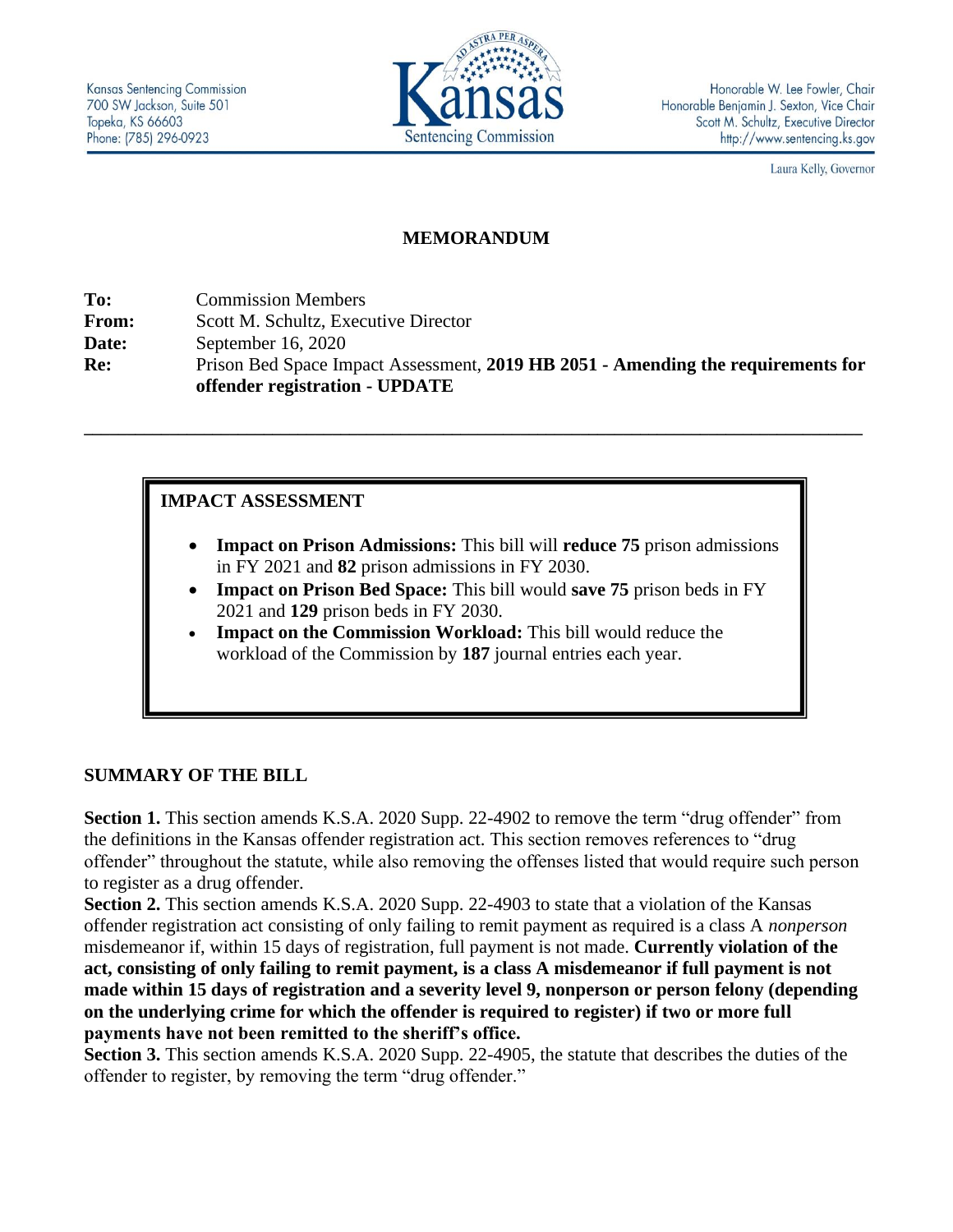**Section 4.** This section amends K.S.A. 2020 Supp. 22-4906, the statute that describes the duration and termination of registration, to remove offenses listed that would require a person to register as a drug offender.

**Section 5.** This section amends K.S.A. 2020 Supp. 22-4909, the statute describing disclosure of certain information regarding the Kansas offender registration act, to remove the term "drug offender."

# **FINDINGS**

- In FY 2019, **1,378** offenders were **required** to register by the court for a total of 2,115 registrations. Of these registrations:
	- o 354 were due to sex offender status;
	- o 350 were for any act which at sentencing was determined to be sexually motivated;
	- o 466 were due to violent offender status;
	- o 1 was due to the victim being less than 18 years of age;
	- o 369 were due to conviction of person felony with a deadly weapon; and
	- o 575 were due to drug offender status.
- In FY 2019**, 327** offenders were **convicted** of the crime of failure to register under Kansas Offender Registration Act. Of these offenders:
	- o **123 (37.6%)** were sentenced to prison; and
	- o 204 (62.4%) were sentenced to probation.
- According to KDOC in FY 2019**, 74** offenders were admitted to prison for the crime of **failure to register**. The average length of stay in prison was **19 months** based on KDOC's release for the same group of offenders in FY 2019.
	- $\circ$  4 Aggravated violation
	- $\circ$  3 Third violation
	- $\circ$  9 Second violation
	- $\circ$  59 First violation
		- $\blacksquare$  4 severity level 3
		- $\blacksquare$  7 severity level 5
		- $\blacksquare$  52 severity level 6
		- $\blacksquare$  4 severity level 7
		- $\blacksquare$  7 severity level 8

## **IMPACT ASSESSMENT**

- **Impact on Prison Admissions:** This bill will reduce **75** prison admissions in FY 2021 and **82**  prison admissions in FY 2030.
- **Impact on Prison Bed Space:** This bill would save **75** prison beds in FY 2021 and **129** prison beds in FY 2030.
- **Impact on the Commission Workload:** This bill would reduce the workload of the Commission by **187** journal entries each year.